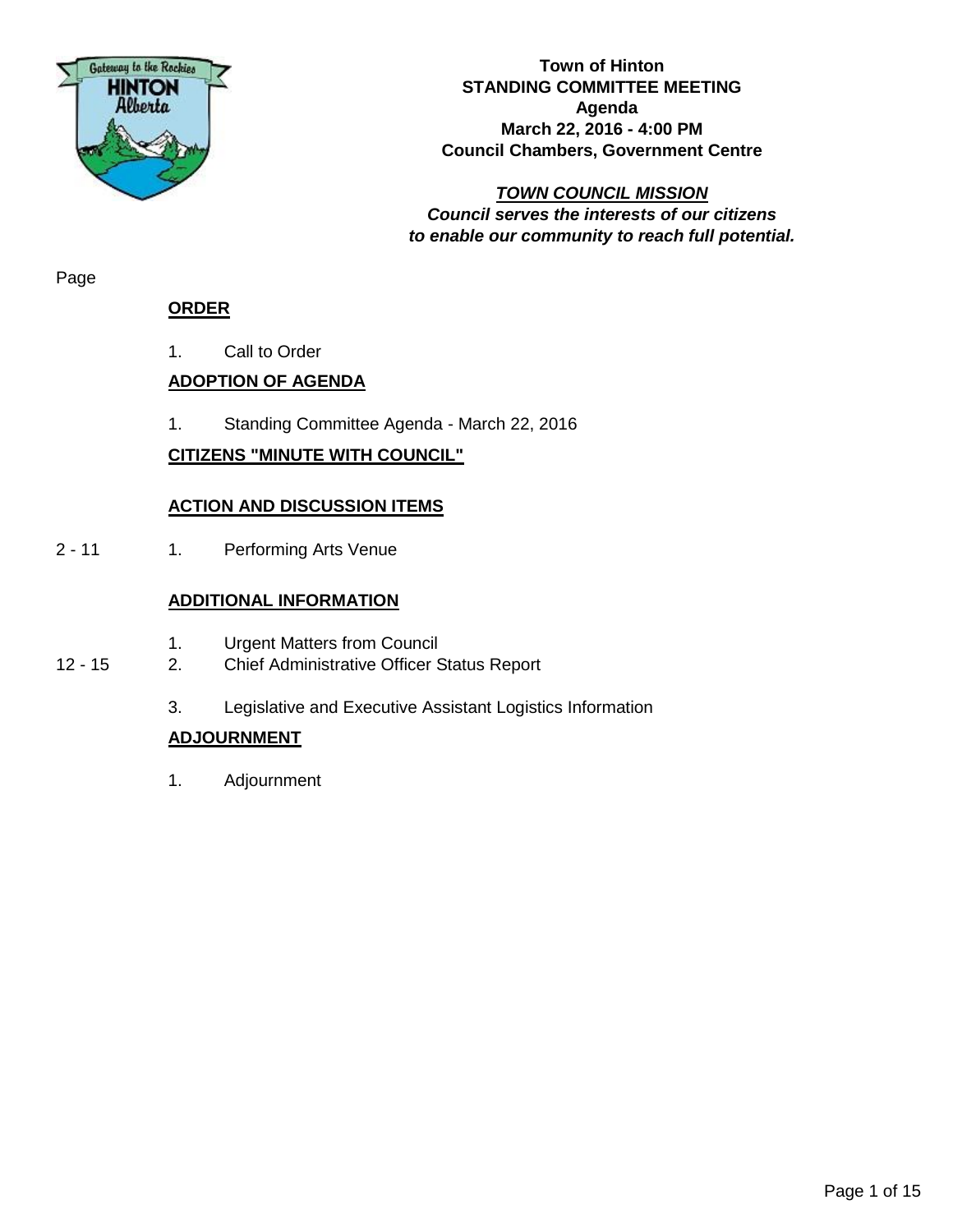

# **TOWN OF HINTON DIRECTION REQUEST**

**DATE**: March 14, 2016

# **TO: STANDING COMMITTEE MEETING OF MARCH 22, 2016**

**FROM**: Wendy Jones, Director of Planning and Development

**REVIEWED BY:** Laura Howarth, Director of Community Services **APPROVED BY:** Mike Schwirtz, Chief Administrative Officer

### **RE**: **Performing Arts Venue**

### **Purpose**

This item is before Council to provide detailed information in support of the budget and detailed design of the Performing Arts Venue project. Administration is seeking Council support to continue to advance the project design with a budget in the amount of \$5,240,000 for the purpose of releasing a tender based on the following:

*At Regular Council Meeting on December 1, 2015, Council's decision states: That the Arts Venue project be advanced as a full build-out costing up to \$6 million, with any shortfall in funding (once grants, sponsorships, community fundraising etc. are maximized) to be covered by a maximum \$4.5 million debenture*

### **Issue**

Administration commissioned consultants to commence the review and evaluation of the Guild to meet the deliverable as outlined in the above motion. Throughout the design of the project there has been continuous public discussion and interest addressed to Council. Council, in turn, has requested clarification and/or additional information from Administration as it relates to:

- the venue hosting 1<sup>st</sup> run cinema movies over and above the proposed  $2^{nd}$  run movie equipment; and
- the operational model(s) that support this venue and the potential project cost impact to taxpayers.

The design and scope of work identifies that the project is achievable within the budget identified in the December 1, 2015 decision. Administration together with the Consultants will present the design, operational model(s), budget, project schedule and grant/funding to Council on March 22, 2016. The presentation will provide Council and the community-at-large with the details to embrace the vision of the project and the considerations taken into account to support the design, functionality and operations.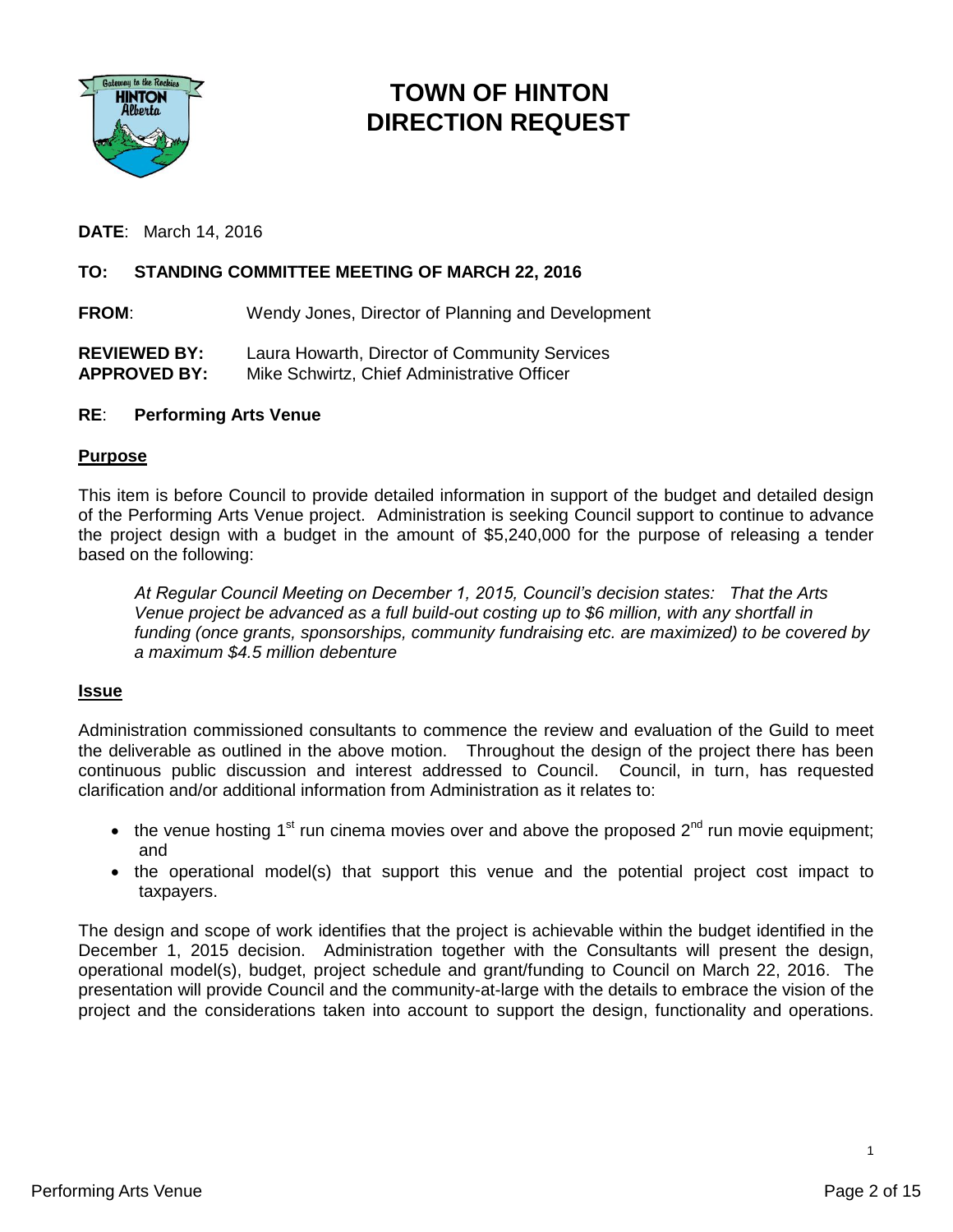#### **Administration Comments**

Key stakeholders, the community-at-large, Council and Administration acknowledge and recognize that:

- since the loss of the Roxy Theatre in 2009, there have been many efforts made to re-establish a dedicated performing arts venue, cinema or in combination. Those efforts included evaluating the use of the "old IGA site" that sought to have cinema and a dedicated arts venue through a private and Town partnership; direct inquiries have been made to private cinema business operators to seek interest in re-establishing "cinema" in Hinton; independent efforts by a local society in presenting a business plan to Council to support establishing a performance venue; and non-profit group efforts with volunteered professional support to evaluate venue options within established buildings.
- identified that the \$1 million Community Facility Enhancement Program (CFEP) grant from the Government of Alberta has been graciously extended with the last request extending security of the grant to January 31, 2017.
- established a key stakeholder supported performing arts scope "fit" and identified the Guild as a location that could be supported and meet the timelines and budget to maximize the use of the CFEP grant.

Together, key stakeholders, the community-at-large, Council and Administration have moved forward investing time, energy and funds to deliver a viable project. The proposed design represents the investment of many and supports renovating the Guild to meet the base scope needs. We recognize that it does not provide the Town of Hinton with a venue that meets all needs. It is important to be reminded that a ten (10) year Recreation Centre Strategy is under development. The development of this strategy provides the solution to evaluate developing an "arena" style multi-purpose venue that will accommodate more group needs with the opportunity to host large scale performances.

Yellowhead Regional Arts Festival Society (YRAF) has been instrumental in attaining the CFEP grant. The Arts Society of Hinton (ASH) has been instrumental in maintaining passion, vision and energy to developing an immediate solution to the needs of our community. We recognize that combining the needs of performing arts and cinema into one venue creates challenges to deliver the 100% plus experience to audience in sound, sight (screens) and seating for a performance vs. cinema movie and yet the synergies of the two successfully support the operation and long-term viability of this venue.

Defining a "place" where arts and cinema can be a home to our local community and a destination welcoming regional and national groups is key to establishing Hinton as a community that supports, invests, grows and celebrates the value of arts and cinema to many people within our community.

The challenge with all initiatives made to date (albeit independent or partnership initiatives) has been the lack of financial means. The Guild site is identified as a destination for performing arts - it has an established paved parking area and existing street access to accommodate the venue. The infrastructure services are identified as aged and problematic and in need of replacement to support this project but are accessible to replace with no major impacts to other properties. All of these assets in place significantly reduce additional cost impacts associated to looking at a raw land development or sites where infrastructure services and access is not readily accessible.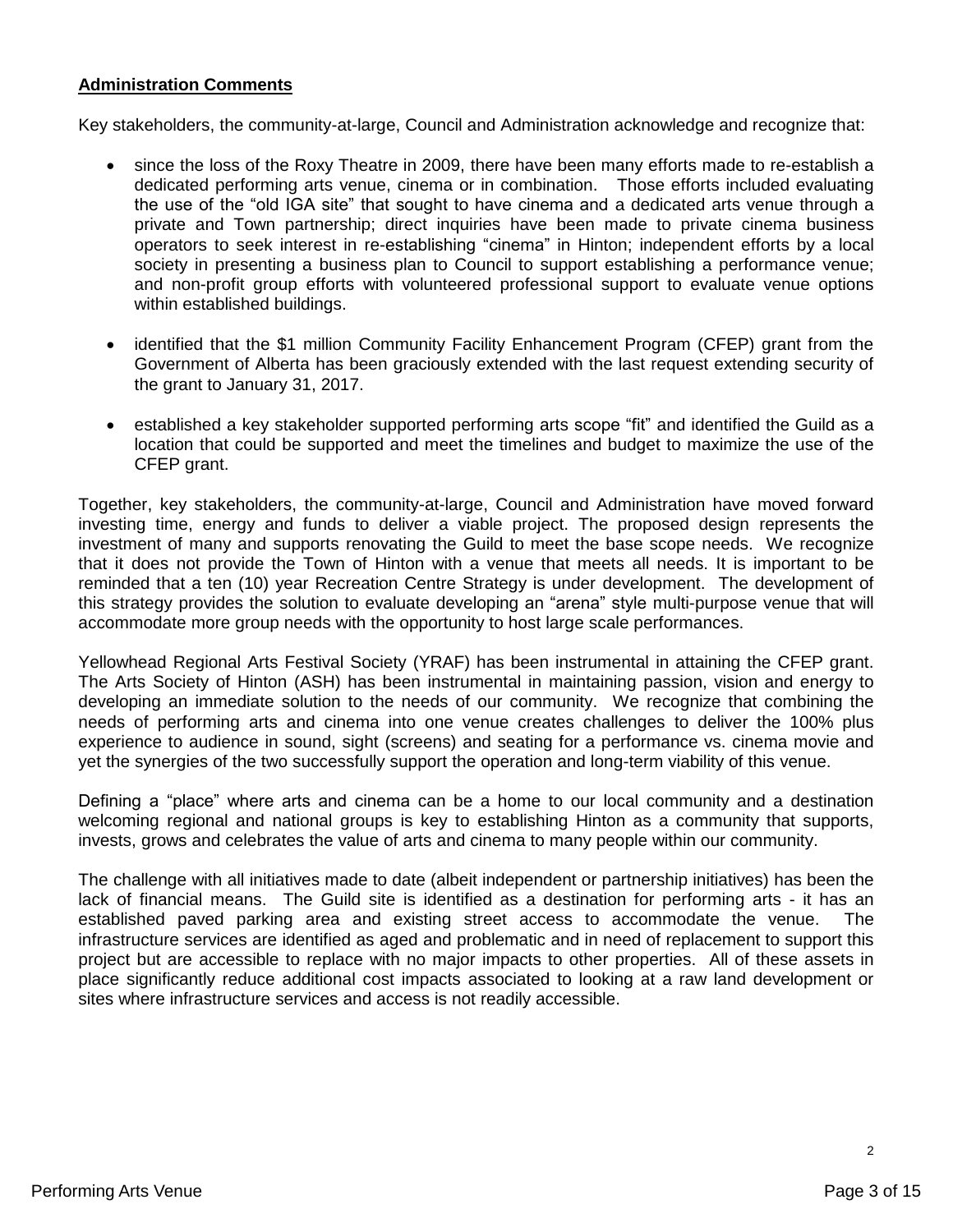### **Administration's Conclusion / Proposed Direction**

The Guild renovation and expansion supports 150 patrons, a 197 $m^2$  (2120 sq. ft.) expansion facing Switzer Drive will serve as the main entrance to the venue providing access to the lobby, box office, new washrooms and bar/concession with public access to the theatre and a stairwell to a second floor mezzanine where the sound control and electrical housing will be located. The current arts space (fire bays) will be upgraded to accommodate the new theatre and stage area – 150 retractable theatre seats are included with seating accommodations/space in the front rows to support persons with disabilities. The stage size is approximately 16m x 7m (52.5 ft. x 23 ft.) with curtains and a screen. The rear of building will have an addition of approximately  $90m^2$  (968 sq. ft.) and will serve as the back of house with storage and an overhead door access for loading. Meeting storage requirements have been a challenge and two sea can containers have been included in the overall project budget to support the requirements.

Marshall Tittemore will present the design considerations to renovate the space to a performing arts theatre and cinema and speak to the following:

- Building Code requirements for the change in occupancy use and impacts internal and external to the building as it relates to code.
- Stated Occupancy of 150 persons.
- The stakeholder scope fits in design and implementation of same into design.
- Review of floor plans and the architectural choices to support the lobby/mezzanine detail, theatre space and back of house.
- Exterior and Landscaping finishes.

Schick Shiner and Associates Ltd. will present the venue's theatre and design requirements and considerations.

- Lighting System
- Sound and Communication Systems
- Video System\*
- Lobby System
- Stage Drapery
- Retractable Seating

Kara Lincoln from ISL Engineering and Land Services will present the Structural System and Civil System design requirements and considerations.

- Structural System
- Building Design Criteria with site condition limitations
- Building Foundation
- Civil Systems watering and sanitary servicing concepts, site grading and stormwater concepts
- Parking Lot concept and pathway connection
- Gas Service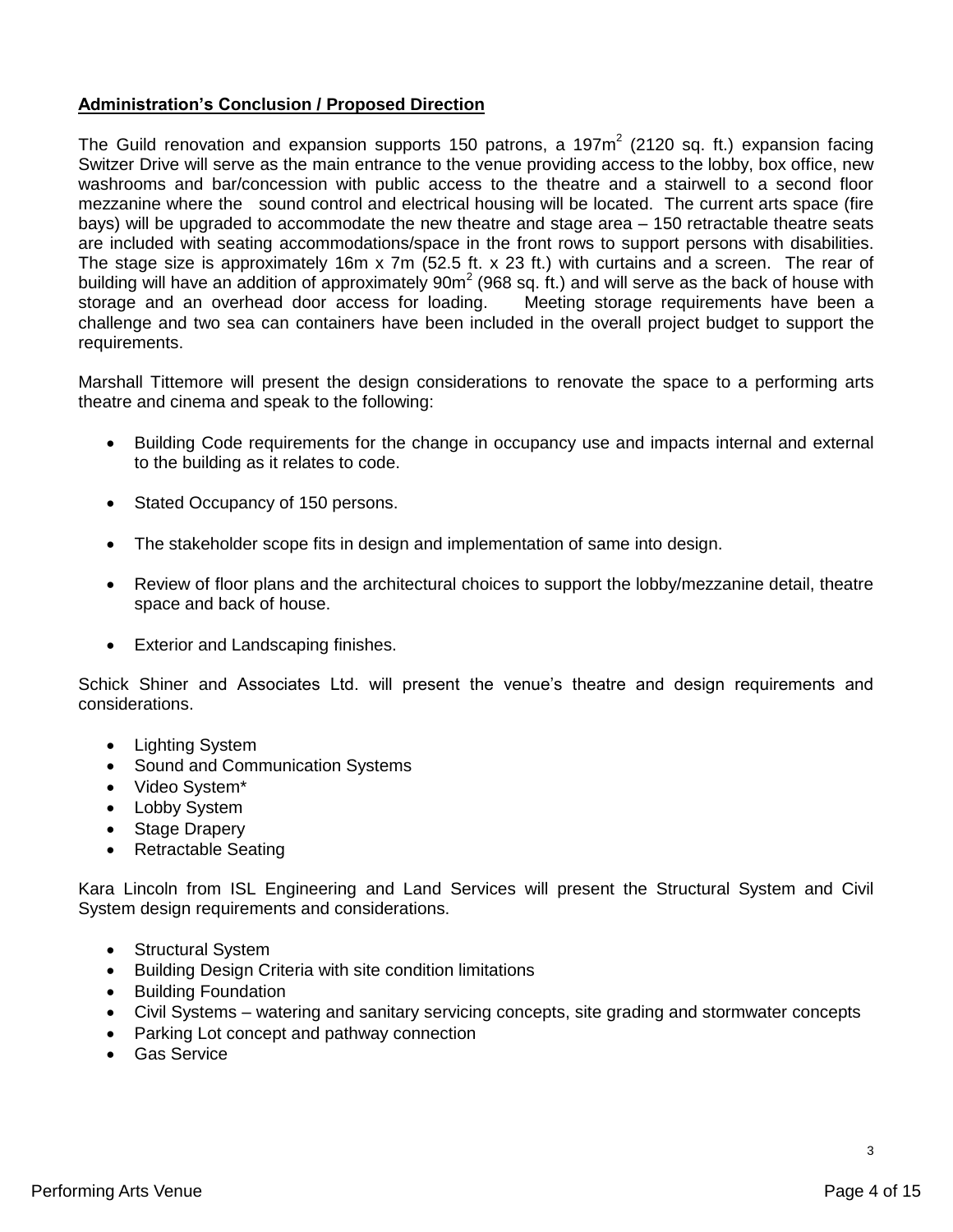Marshall Tittemore will present the Mechanical System design requirements and considerations.

- Mechanical Systems
- Fire Protection/Security System
- HVAC System use of existing with new
- Service Connection transformer

The Class "C" Construction Budget<sup>1</sup> for the proposed design is established at \$4,337,340 with contingency included.

\*To upgrade the Video System and uplinks to support  $1<sup>st</sup>$  run cinema a contingency of \$100,000 has been established to upgrade the projector, add a link system to download movies and add fiber optics to the building to support the system.

The Class "C" Construction Budget supporting  $1<sup>st</sup>$  run cinema equipment is established at \$4,437,340 with contingency included.

### **Current Use Impacts:**

One of the key impacts in the design is that the Potters Guild currently uses about 102 $m^2$  (1100 sq. ft.) at the back of the fire bays. In evaluation and discussions with the concept design, the Potters identified the challenges with the concept that proposed moving them to the second floor to join the existing users: Quilters, Toastmasters and daycare in that there is potential cross contamination of Potters' materials and Quilters' materials; having the kiln within a separate space on the second floor; and the moving of raw materials through the main entrance into the elevator then onto the proposed area.

The existing "old share shop" located at the back of the Guild was evaluated as an option as it is currently underutilized space with heating, lighting, sanitary and water connections. Consultation with the stakeholders identified the building space as being too small and concerns were raised regarding the safety and security of the location. To keep the Potters Guild within the ASH community and having access to using the Performing Arts Venue for exhibits a new "build" based on prefabricated engineered trusses "a garage package" was evaluated. The new build could be located within the grounds of the Guild, provide  $120m^2$  (1300 sq. ft.), self-contained facility with services and a single washroom facility.

The Class "C" Construction Budget for the proposed new build is established at \$200,000 with infrastructure service connections and contingency included.

### **Operational Models and Venue Use:**

Moving forward creating a designated performing arts venue also seeks to evaluate, understand and define multi-user groups. At present, ASH members utilize the facility and rent the facility to groups on a regular and required basis to maximize the use of the open space available.

Moving the use of the facility to a dedicated performing arts venue and cinema use (subject to the desired operational model) redefines multi-user groups to being those that use the facility for the purpose of stage and theatre seating this includes performance, movies albeit  $1<sup>st</sup>$  run,  $2<sup>nd</sup>$  run, local production, educational/business lecture hall and/or open spaces for the purposes of exhibits and community events.

l

<sup>&</sup>lt;sup>1</sup> Class "C" Construction Budget is defined as an estimated project cost that is used in the design of a project and is expected to be within -15% to 25%.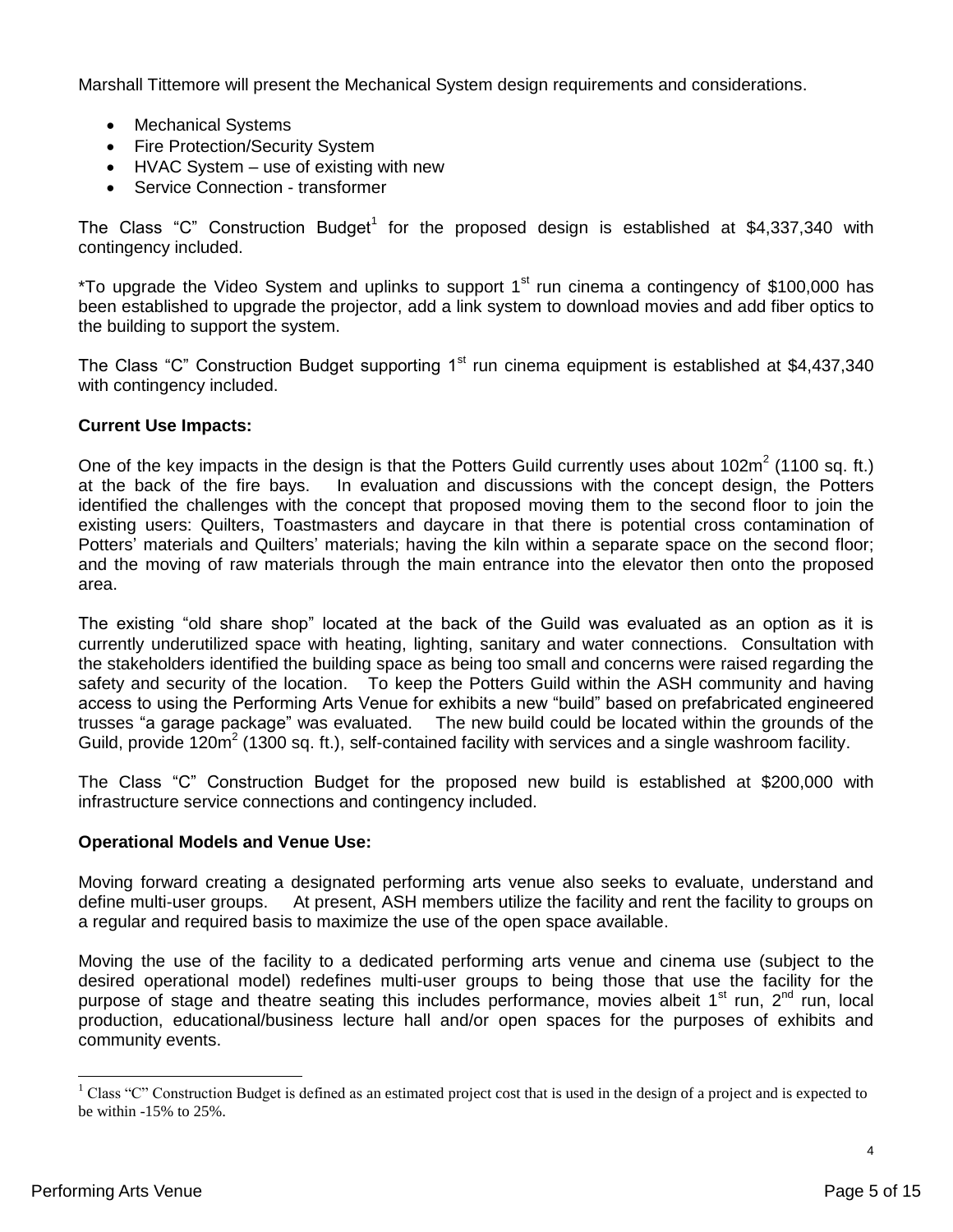Creating a multi-purpose space to support the needs of programs and activities focused outside of the performing arts and cinema creates challenges in the design and budget. The Guild is limited in its expansion to the West due to a major utility right-of-way. A complete second floor in the initial assessment was identified as \$2 million range. Additional dedicated and easy access to storage becomes a factor and the building design envelope has already been identified as being tight.

The design use serves to multi-use as it pertains to theatre production, cinema, lecture hall and exhibit space. To incorporate and catch-all elements required for multi-purpose use starts to escalate the budget. The design acknowledges that even some existing ASH events may not best be served from this facility due to size, occupancy or requirements needed to host the event.

Administration consulted with Schick Shiner and Associated Ltd. and sought Mr. Rick Schick's expertise to assist in understanding and evaluating operating models that would support the successful use and potential opportunities this venue would provide. Mr. Schick has professional experience in operating and consulting in the design and operations of many facilities across Canada. Administration retained Mr. Schick's services to evaluate the facility and provide two operational models. The two models are:

Model 1: Performing Arts Venue and Cinema – maintaining ASH model

This model seeks to review ASH maintaining their existing model for the Performing Arts Venue and all facets of their operations in cooperation with a model for operating cinema.

Model 2: Performing Arts Venue and Cinema – alternative options

This model seeks to understand the successful operations of other communities and recommend an operating model best suited to serve Hinton.

Mr. Schick findings will be presented at the meeting.

### **Project Time Frames**

To take the next steps to advance this project forward support of Council is required. The next available date for a Regular Scheduled Meeting of Council is April 5, 2016 or Council could elect to have a special regular meeting scheduled at any time.

To give understanding to the overall project schedule and the timelines, we use April 6, 2016 as starting point, the following provides an estimated schedule:

- Finalize and Release the tender documents (4 weeks) May, 2016
- Public Tender period (4 weeks) June, 2016
- Review tenders, recommendation to award general contractor (2 weeks) June, 2016
- Decision of Council to Award Contract at Regular Meeting on June 21, 2016
- Contractor awarded and mobilization to site (12 months) June, 2016
- Construction Completion June, 2017
- Theatre Equipment Fit Out (2 months) July to August
- Facility Opens September, 2017

The time frame for construction is estimated and until a general contractor is in place these timeframes remain only estimates. As always, we would work with the general contractor to see what is reasonably achievable without adding additional costs to push an earlier opening.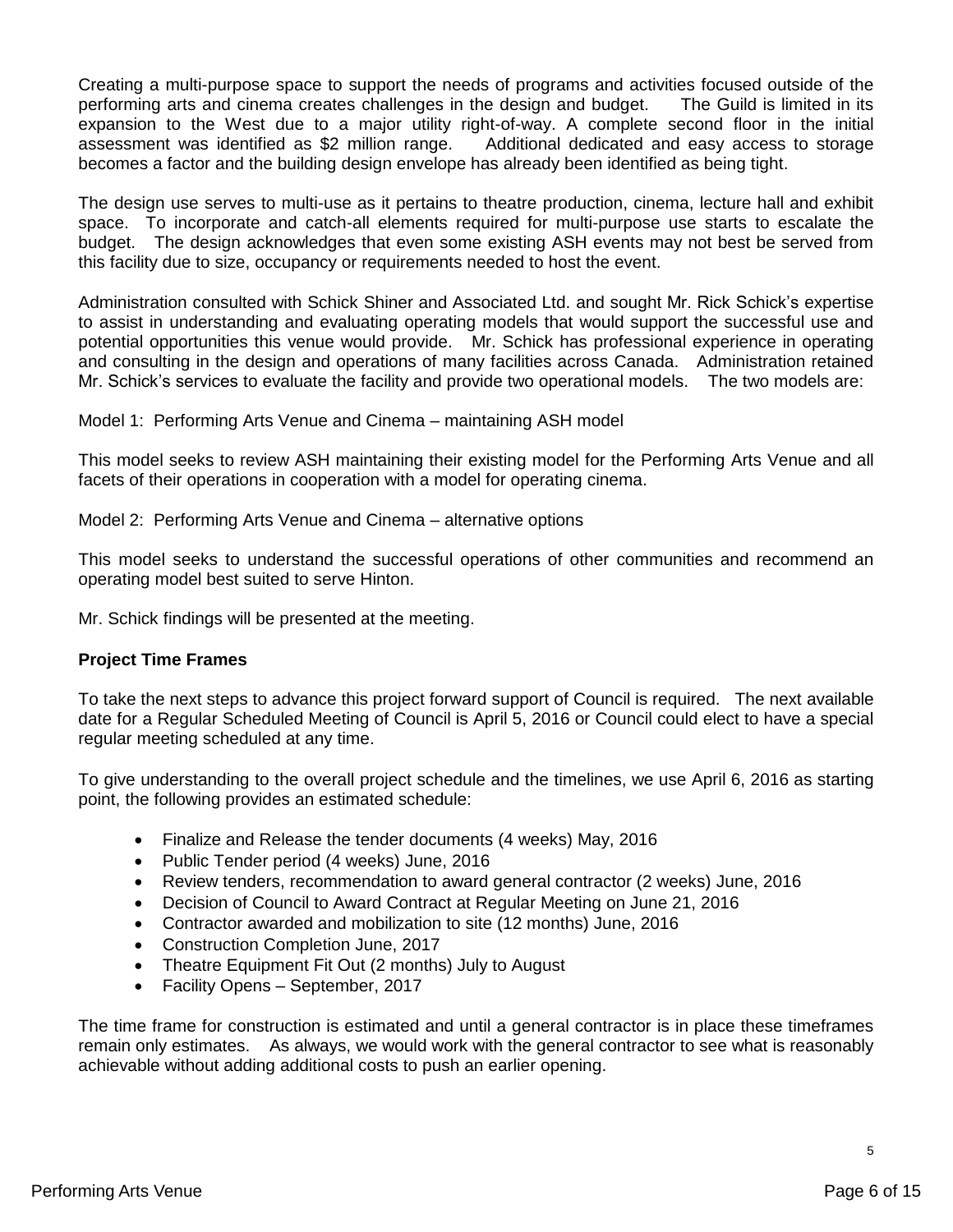We are also proposing that the theatre fit out for equipment be tendered out separately from the General Contractor for the base building so as not to incur additional mark-up for hiring a sub-contracted company. The Town will hire the contractor directly and we would release this tender in January, 2017. Delaying this tender has no impact to the completed schedule date above as we need all renovations to the base building to be completed prior to equipment in the theatre being fitted.

#### **Total Project Budget**

The following provides a summary of the fees and disbursements expensed to date and the estimated Class "C" Costs for the project.

Fees for Design and Engineering to date:

| Architect, Engineering and Theatre Consultant Fees   | \$368,277 |
|------------------------------------------------------|-----------|
| Disbursements (include geotechnical and survey)      | 22,096    |
| Total                                                | \$390,373 |
| Fees to complete Design, Engineering (tender ready): |           |
| Architect, Engineering and Theatre Consultant Fees   | \$196,834 |
| Disbursements (include geotechnical and survey)      | 11,810    |
| Total                                                | \$208,644 |

Total Fees to complete the Design and Engineering to Tender \$599,017

The Construction Budget based on a Class "C" Estimate for Construction is as follows:

| Performing Arts Venue (including theatre fit out and contingency) |             |
|-------------------------------------------------------------------|-------------|
| and accounts for the \$100,000 for cinema project and hardware    | \$4.437.340 |
| Potters Guild Facility (building, servicing and contingency)      | 200,000     |
|                                                                   |             |
| Total                                                             | \$4,637,340 |

\*The budget does not account for furnishings or fixtures specific to supporting performing arts for dressing rooms, green room space, etc. This may include would identify shelves, closet hangars, specialized furnishings for preparation of make-up and/or similar components.

### **The Total Estimated Project Cost is \$5,236,357.**

This is still subject to change based on the value of the bids received in the tender process and this would be identified at the Regular Meeting of Council to Award a Contract.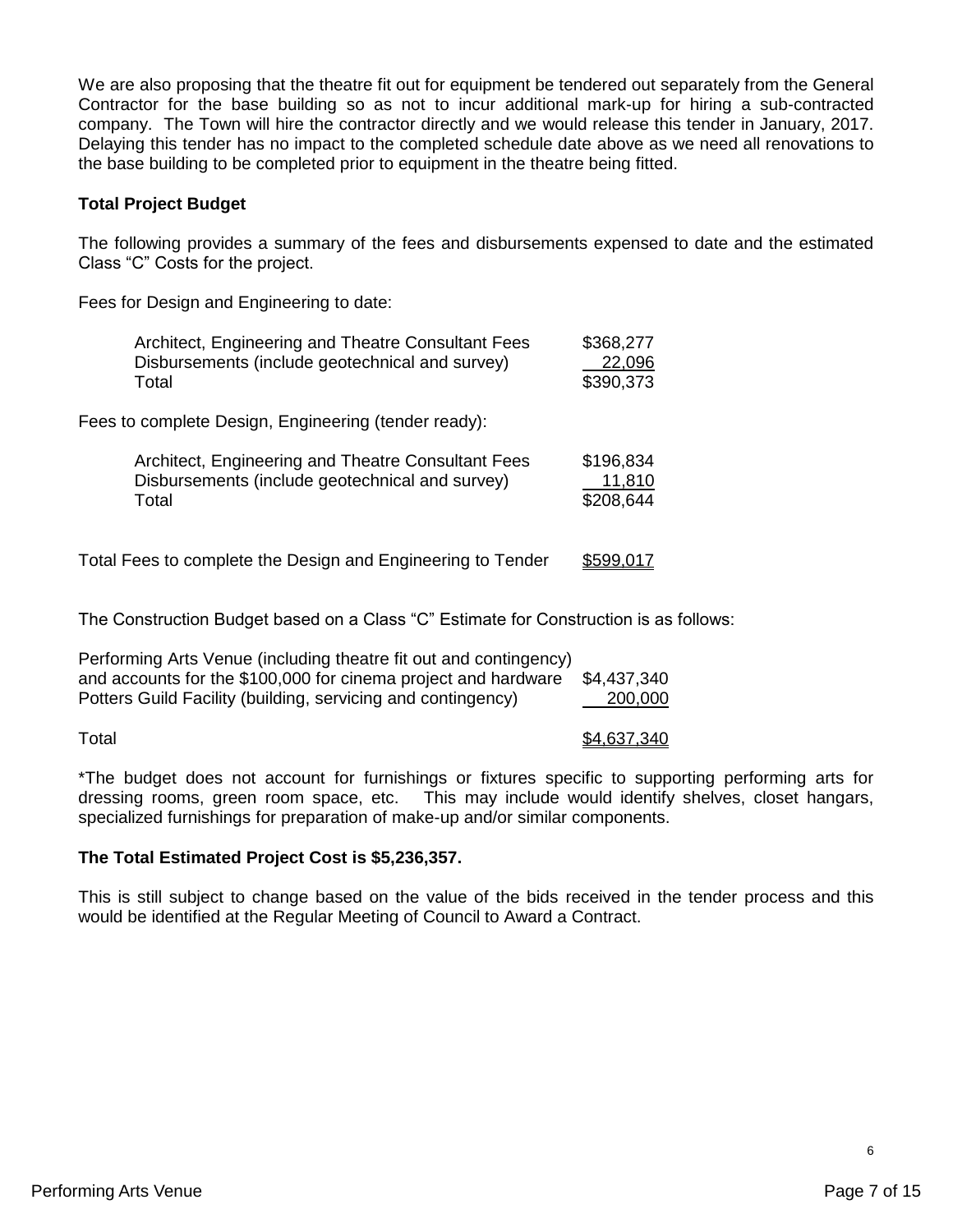#### **Project Funding Impacts to Taxpayers:**

To provide financial insight to the project costs based on a \$5,240,000, the following is identified:

#### **Contributions received and accounted for include:**

| CFEP Grant \$1 Million (with interest to-date)                     |       | \$1,042,500 |
|--------------------------------------------------------------------|-------|-------------|
| Remaining Insurance Proceeds                                       |       | 148,000     |
| Yellowhead County Contribution of                                  |       | 396,700     |
| (under the Recreation Sharing Agreement<br>at 7.57% of total cost) |       |             |
|                                                                    | Total | \$1,587,200 |
| Debenture (for a maximum of)*                                      |       | \$3,652,800 |
| Total                                                              |       |             |

\*It is noted that the project is not to exceed \$6 Million on the original motion– the debenture would be reduced to meet the project budget with the Contributions on hand. Any additional contributions found or granting opportunity would further reduce the debenture amount. For the purposes of discussion, the above numbers are stated.

Calculated debenture options over 10,15 or 20 years:

|  |  |  | Over 10 years the debenture payments at 2.081% are | \$400,620 / year; or |
|--|--|--|----------------------------------------------------|----------------------|
|  |  |  | $\sim$ $\sim$ $\sim$ $\sim$ $\sim$ $\sim$ $\sim$   | $A - A - A$          |

- Over 15 years the debenture payments at 2.498% are  $$289,244 /$  year; or
- Over 20 years the debenture payments at  $2.859\%$  are  $$237,590$  / year.

Note: Interest rates are subject to change.

The following funding sources can be considered to support the debenture payment:

- Using a portion of the funds in the New Infrastructure Reserve.
- Directing that a portion of the ATE funds be applied towards the debenture payments.
- In 2019 redirecting the payments from debentures that will be maturing towards the debenture payments.
- Applying funds received from the annual MSI or FGT grants towards the debenture payments.

If any of the above four options are chosen, this would result in a zero impact to tax payer's for this project. Or consideration can be given to a combination of the above and a modest property tax increase.

Direction from Council on how they wish to proceed needs to be defined in order to calculate if there will be a direct or indirect cost implication to the tax payers. The indirect cost is that the funds supporting the payback of the debenture is funded from the above noted options.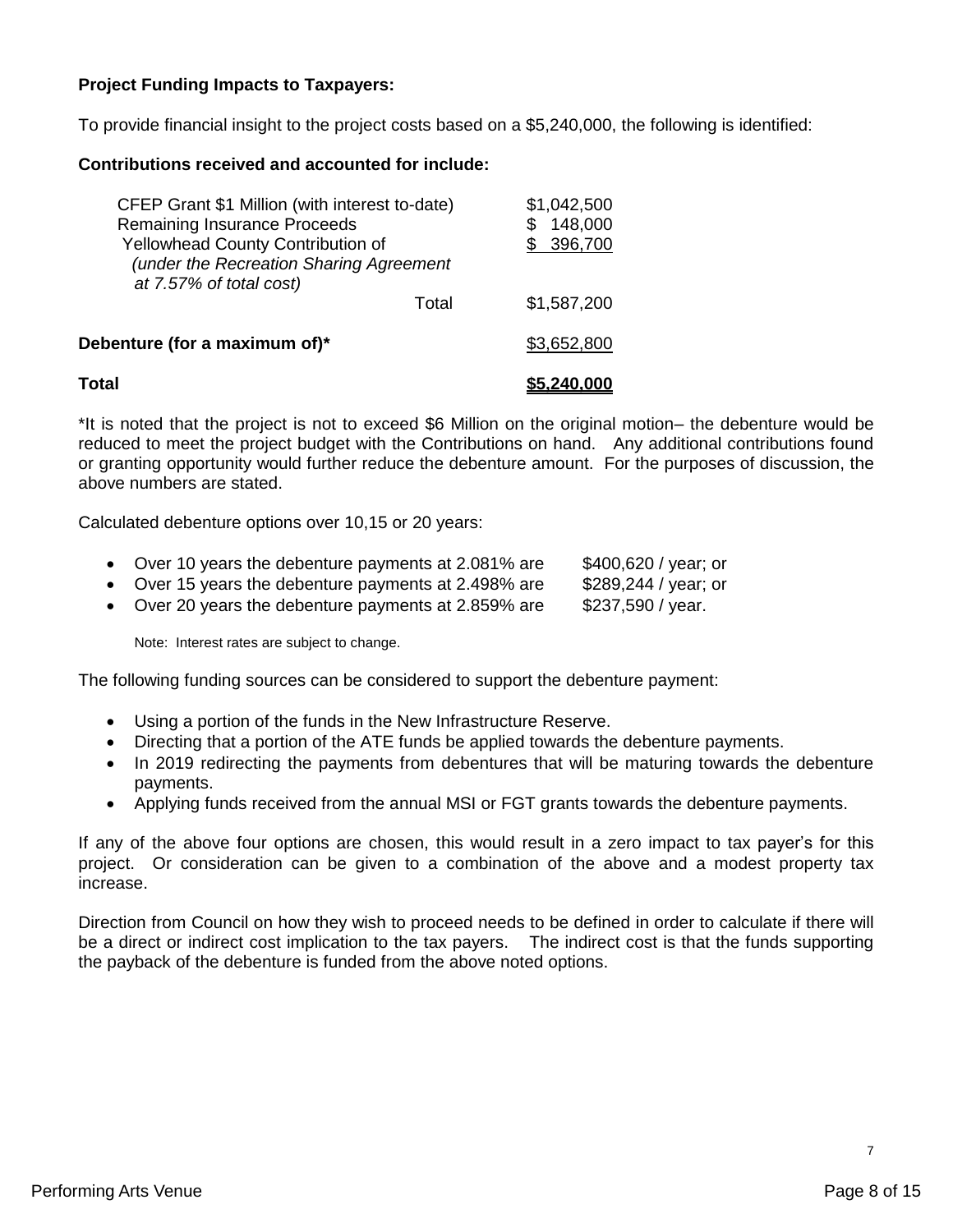#### **Additional Grant and Funding Opportunities:**

The Canada Cultural Space Fund (CCSF) deadline of April 1, 2016 will soon be upon us. Administration is prepared to submit an application with a \$1 Million ask on Council's direction. Detailed engineering design, operational model evaluations and a proposed tender ready project with a construction completion date are identified as projects that will receive greater consideration as it is understood that the CCSF seeks to allocate funding for projects moving forward in the immediate calendar year.

Evaluating and identifying a sponsorship program to further reduce the costs on the project have yet to be realized but interest and discussions have been identified. The Town would undertake to host a be realized but interest and discussions have been identified. discussion with those interested to identify a model that best fits.

#### **Town Manager Comments**

This is a significant project for the Hinton region. In many ways this community has been working on this venue for almost 7 years. This report and the presentations provide a significant amount of information and many things to consider. Administration is looking for Council's support to determine the next steps for this project.

#### **Attachment**

1. Architectural Renderings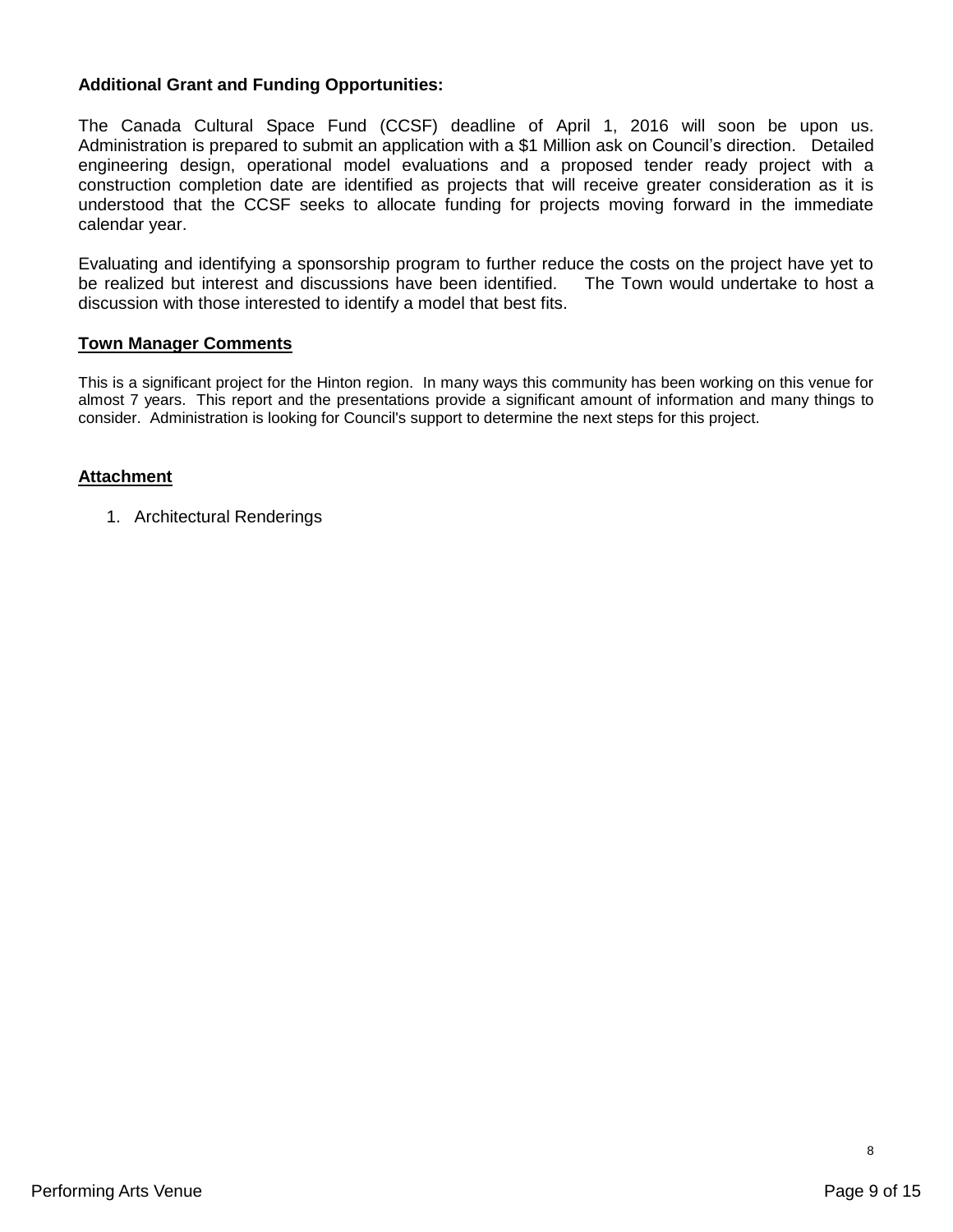# Attachment 1:



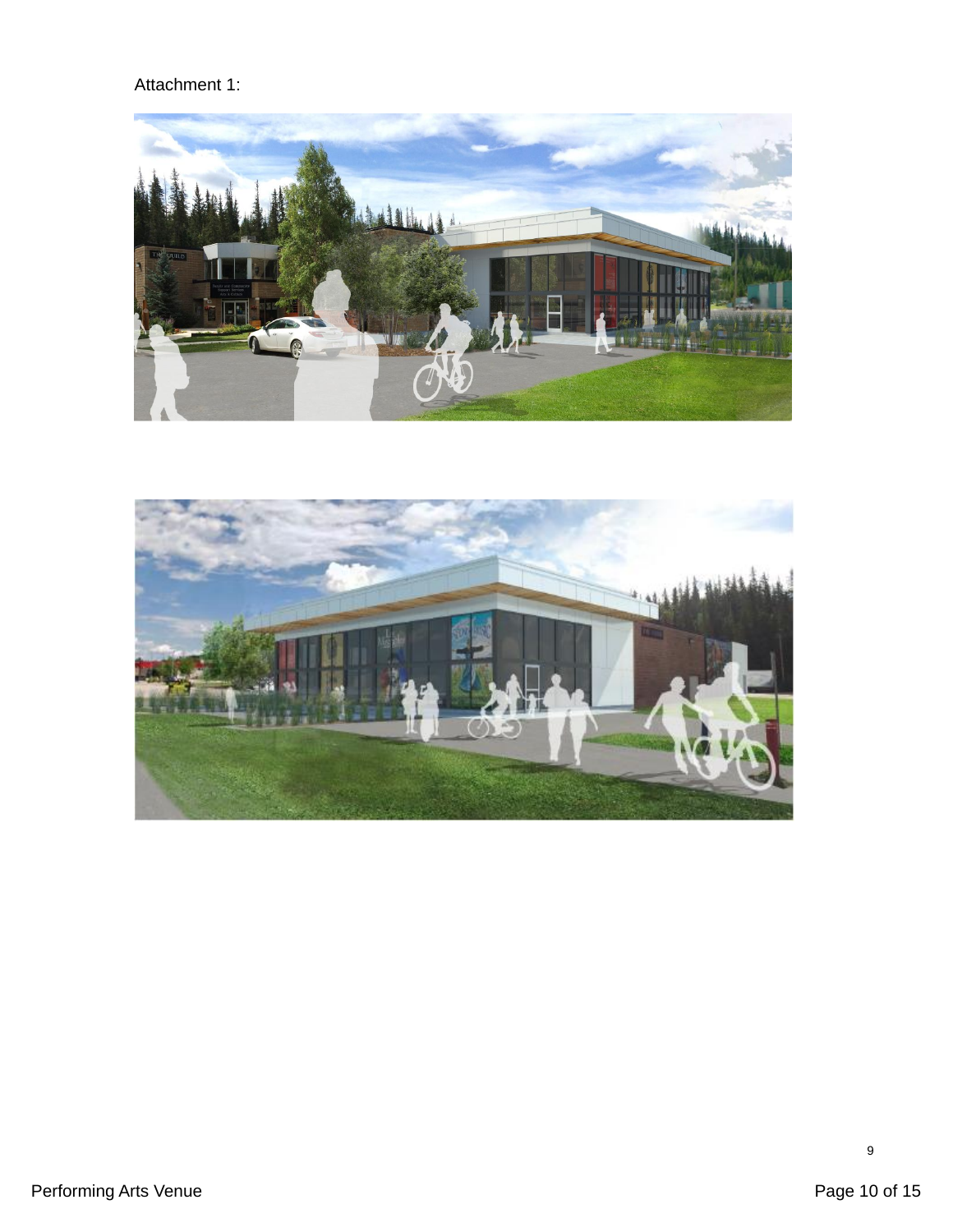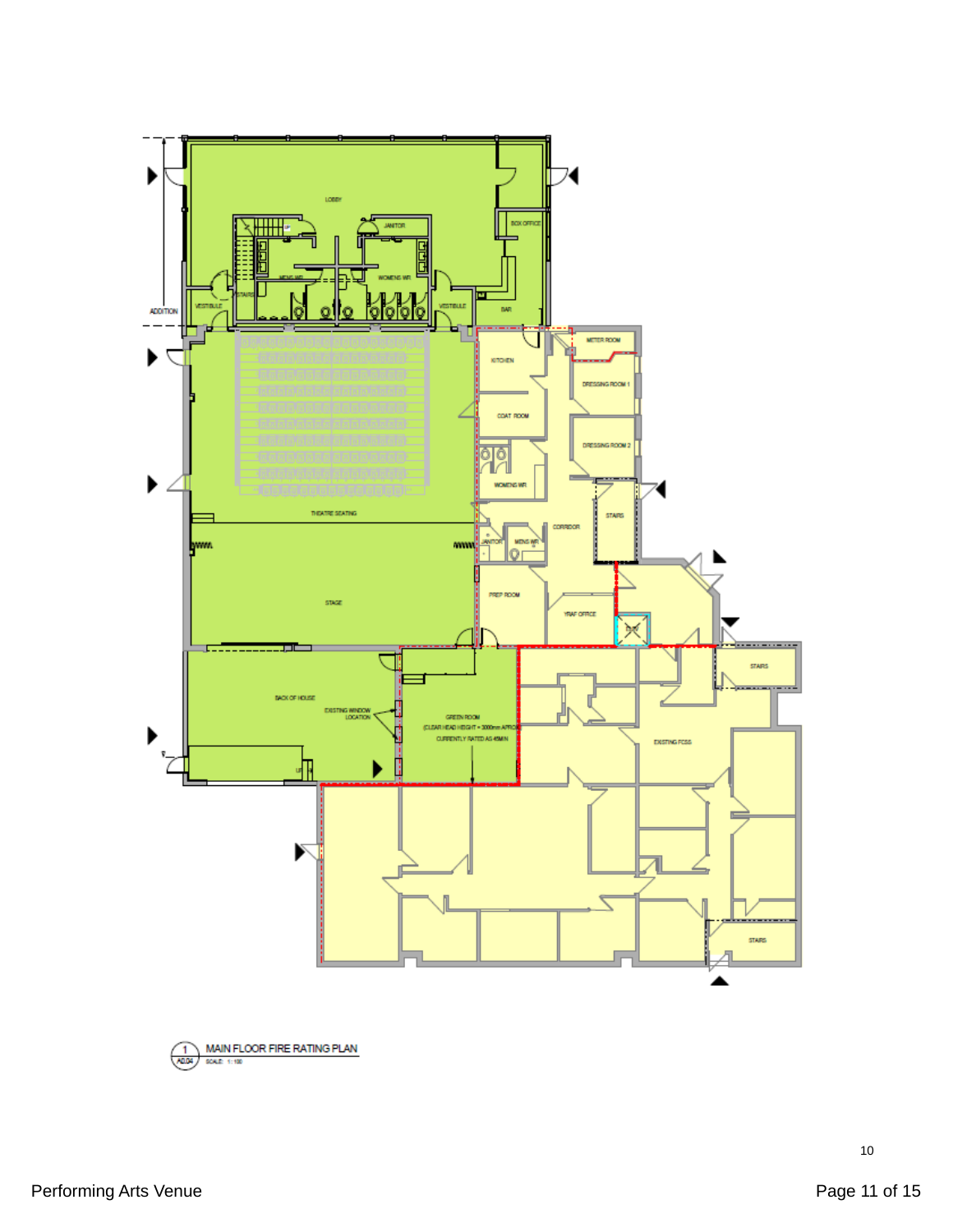# **COUNCIL ACTION PENDING LIST**

|                               | as of March 22, 2016 |                       |                                                                                                                                                                          |                                    |                                   |                                 |               |                                                                                                                                                                                                                                                                                                                                                                                                                                                                                                         |  |  |
|-------------------------------|----------------------|-----------------------|--------------------------------------------------------------------------------------------------------------------------------------------------------------------------|------------------------------------|-----------------------------------|---------------------------------|---------------|---------------------------------------------------------------------------------------------------------------------------------------------------------------------------------------------------------------------------------------------------------------------------------------------------------------------------------------------------------------------------------------------------------------------------------------------------------------------------------------------------------|--|--|
| <b>Meeting</b><br><b>Date</b> | <b>Source</b>        | Item<br><b>Number</b> | <b>Action Required</b>                                                                                                                                                   | <b>Staff</b><br><b>Responsible</b> | <b>Multi Staff</b><br>Responsible | <b>Due Date</b>                 | <b>Status</b> | <b>Additional Comments</b>                                                                                                                                                                                                                                                                                                                                                                                                                                                                              |  |  |
| 06 Mar 2012 Standing          |                      | MD - 0436             | From Council Planning Session- Prepare approach/options Emily Olsen<br>of a social media strategy and how it could be expanded<br>to "go where citizens are at".         |                                    |                                   | 30 Sep 2016 In Progress         |               | A social media strategy will be created as part of<br>the communications strategy. Key pieces to the<br>strategy include an editorial plan, scheduling<br>considerations, and an approved public<br>communications policy for administration.<br>Facebook or other identified social media<br>applications would potentially launch in<br>conjunction with the refreshed Town of Hinton<br>website. Mar. 27/15 Date moved to September,<br>2016 due to Admin capacity and intricacies of this<br>lwork. |  |  |
| 11 Sep 2012 Standing          |                      | MD - 0607             | 2012 Municipal Resource Optimization: Review potential<br>for elimination of commercial waste collection as<br>municipally delivered. Report findings to Finance Manager | Gordie Lee                         |                                   | 12 Apr 2016 In Progress         |               | Due date moved to Nov./15 with report to Council<br>late Aug./15. Garbage collection report moved to<br>spring, 2016. Due date moved to April 12, 2016<br>due to Performing Arts Venue item.                                                                                                                                                                                                                                                                                                            |  |  |
| 12 Feb 2013 Standing          |                      | MD - 0739             | Review pros/cons of metering water and how to move to<br>phased implementation plan; bring back to council.                                                              | Dale Woloszyn                      |                                   | $ 01 \text{ Jun } 2016$ Pending |               | Project Plan to be approved by Council by Dec.<br>31/15. Will engage CEAC for public feedback.                                                                                                                                                                                                                                                                                                                                                                                                          |  |  |
| $\vert$ 23 Sep 2014 Standing  |                      | MD - 1186             | After LUB review/updated completed, return "Vacant Land   Wendy Jones<br>and Under-Developed Land" report back to council                                                |                                    | Mindi Petkau                      | 02 May<br>2016                  | In Progress   | LUB is currently under a review by Administration<br>and ISL. Final Meeting with Council to review final<br>changes before public process. Draft LUB to be<br>ready for Council review April 7, 2016 with a formal<br>Council review scheduled for April 26, 2016<br>Standing Committee meeting.                                                                                                                                                                                                        |  |  |
| 02 Dec 2014 Regular           |                      | MD - 1221             | Opening Rec Centre on Statutory Days: Continue trial for<br>additional 2-year period; bring attendance results back to<br>Council after that time.                       | Laura Howarth                      | Hans van<br>Klaveren              | 01 Dec 2016 In Progress         |               | Designated stat holidays are being trialed and<br>results will be reported to Council in December<br>12016.                                                                                                                                                                                                                                                                                                                                                                                             |  |  |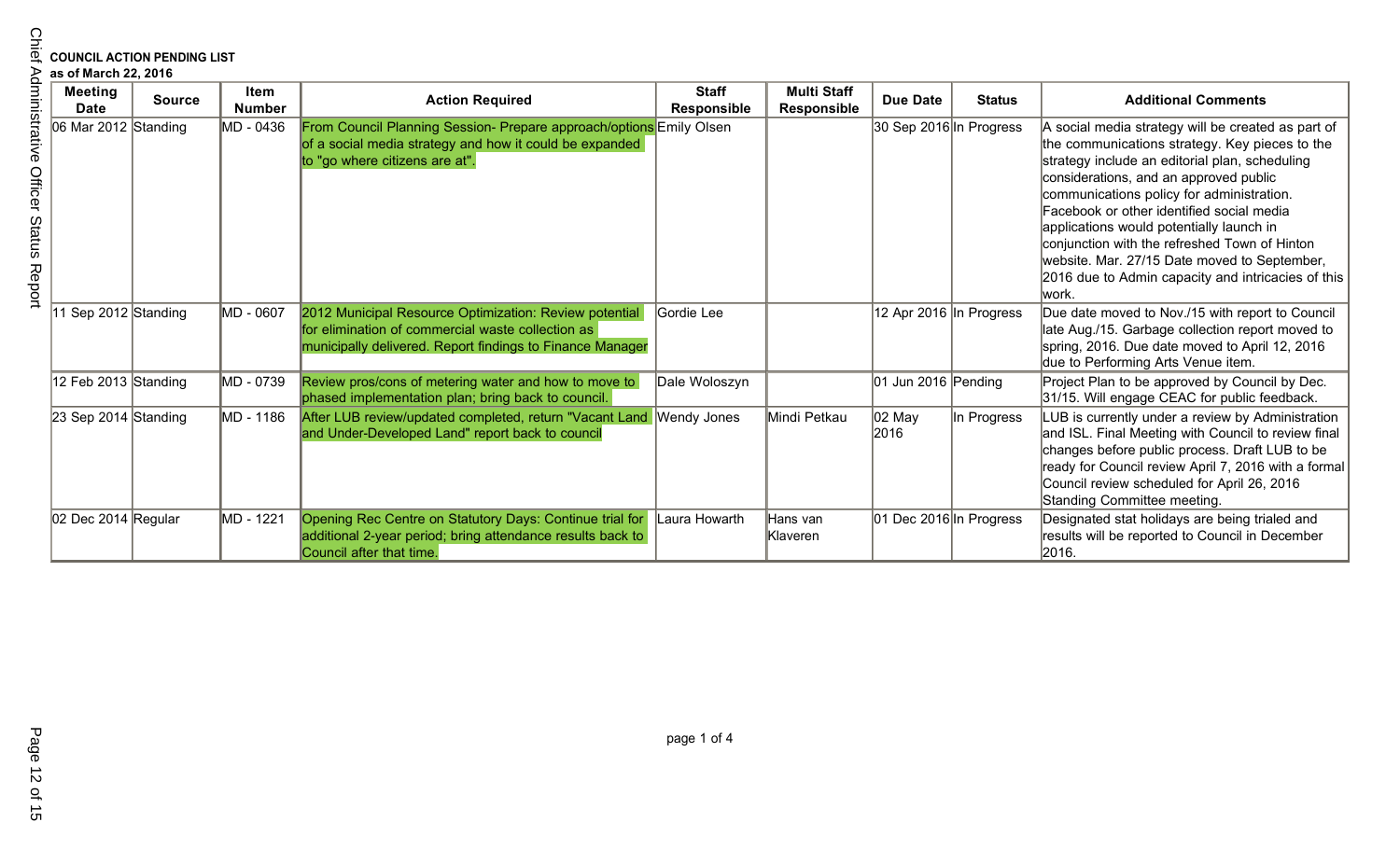|                                           | <b>COUNCIL ACTION PENDING LIST</b>                    |               |                       |                                                                                                                                                                                                                                                                                                                                                                                                                                                                                                                                                                                                              |                                    |                                          |                         |               |                                                                                                                                                                                                                                                                                                                                                                                                                                                                                                                                                                                                                                                                                                                                                            |
|-------------------------------------------|-------------------------------------------------------|---------------|-----------------------|--------------------------------------------------------------------------------------------------------------------------------------------------------------------------------------------------------------------------------------------------------------------------------------------------------------------------------------------------------------------------------------------------------------------------------------------------------------------------------------------------------------------------------------------------------------------------------------------------------------|------------------------------------|------------------------------------------|-------------------------|---------------|------------------------------------------------------------------------------------------------------------------------------------------------------------------------------------------------------------------------------------------------------------------------------------------------------------------------------------------------------------------------------------------------------------------------------------------------------------------------------------------------------------------------------------------------------------------------------------------------------------------------------------------------------------------------------------------------------------------------------------------------------------|
|                                           | as of March 22, 2016<br><b>Meeting</b><br><b>Date</b> | <b>Source</b> | Item<br><b>Number</b> | <b>Action Required</b>                                                                                                                                                                                                                                                                                                                                                                                                                                                                                                                                                                                       | <b>Staff</b><br><b>Responsible</b> | <b>Multi Staff</b><br><b>Responsible</b> | <b>Due Date</b>         | <b>Status</b> | <b>Additional Comments</b>                                                                                                                                                                                                                                                                                                                                                                                                                                                                                                                                                                                                                                                                                                                                 |
| dministrative<br>Officer Status<br>Report | 13 Jan 2015 Standing                                  |               | MD - 1229             | <b>Housing Funds Allocation/Municipal Affairs (4</b><br>houses): Prepare a plan to allocate the \$1M sale<br>proceeds.<br>SC Direction April 28, 2015 - Send a request to<br>Municipal Affairs in regards to the \$1M from sale<br>proceeds of the Rural and Native Housing to be<br>applied to 1) Habitat for Humanity; 2) Balance of<br>funding to be applied to Hinton's future contribution<br>to the Evergreen facility upgrade; 3) in the event the<br><b>Evergreen Facility Upgrade is not an option then the</b><br>balance of the funding to be applied to other projects<br>that meet the criteria | Denise Parent                      |                                          | 30 Jun 2015 In Progress |               | April 9/15 - Discussion with Don Squires from<br>Capital Initiatives of Municipal Affairs as to project<br>proposals of the sale proceeds within the Town of<br>Hinton. He suggested that Habitat would be a<br>good proposal or any project that supports<br>attainable housing. A letter is to be drafted with<br>proposals for their consideration. April 28/15 -<br>Report went to Standing Committee; May 4/15 -<br>Letter submitted to Housing Development MA<br>requesting transfer of funds, awaiting response.<br>Response delayed due to May 5/15 Provincial<br>election. Nov 2015 followed up with an email as to<br>status. Still waiting for a response. Dec/Jan 2016<br>Mayor followed up with Mike Leathwood and<br>waiting for a response. |
|                                           | 03 Feb 2015 Regular                                   |               | MD - 1302             | That Administration provide a similar report on<br>development permit deposits (update) within twelve months<br>to review the status of outstanding deposits.                                                                                                                                                                                                                                                                                                                                                                                                                                                | Wendy Jones                        |                                          | 03 Feb 2016 In Progress |               | Development deposits are now up to date.<br>Administration will present a report on system<br>changes April 26, 2016.                                                                                                                                                                                                                                                                                                                                                                                                                                                                                                                                                                                                                                      |
|                                           | 16 Jun 2015 Regular                                   |               | MD - 1290             | Research all options for the mobile home parks conditions Wendy Jones<br>and issues, including roads and number of exits. Bring<br>back to Standing Committee.                                                                                                                                                                                                                                                                                                                                                                                                                                               |                                    | Mike Schwirtz                            | 30 Nov 2016 In Progress |               | Fire, Bylaw, Planning and Town Manager met to<br>discuss and evaluate new strategies. The Safer<br>Communities and Neighbourhoods Act of Alberta<br>was reviewed with legal advice and the findings<br>were that this Act does will not support us. Legal<br>is aware of similar issue in another community<br>and is going to review and see what approach we<br>may take. Update Aug 6/15 date moved to allow<br>for further research. Moving date to November,<br>2016 due to required research.                                                                                                                                                                                                                                                        |
|                                           | 23 Jun 2015 Standing                                  |               | MD - 1295             | Gateway Signs: Bring back to Council information on<br>powder coating (reflective paint) and improving landscaping<br>(zero maintenance if possible) for immediate results; with<br>a line item added to the budget for long term results.                                                                                                                                                                                                                                                                                                                                                                   | Wendy Jones                        | Mindi Petkau                             | 30 Mar 2016 In Progress |               | Looking into cost effective solutions to present to<br>Council. Report will come in December, 2015.<br>Report to Council January 12, 2016 where Council<br>provided further direction on lights, flag poles. Item<br>removed from 2016 budget. Further information will<br>be brought to Council in April, 2016.                                                                                                                                                                                                                                                                                                                                                                                                                                           |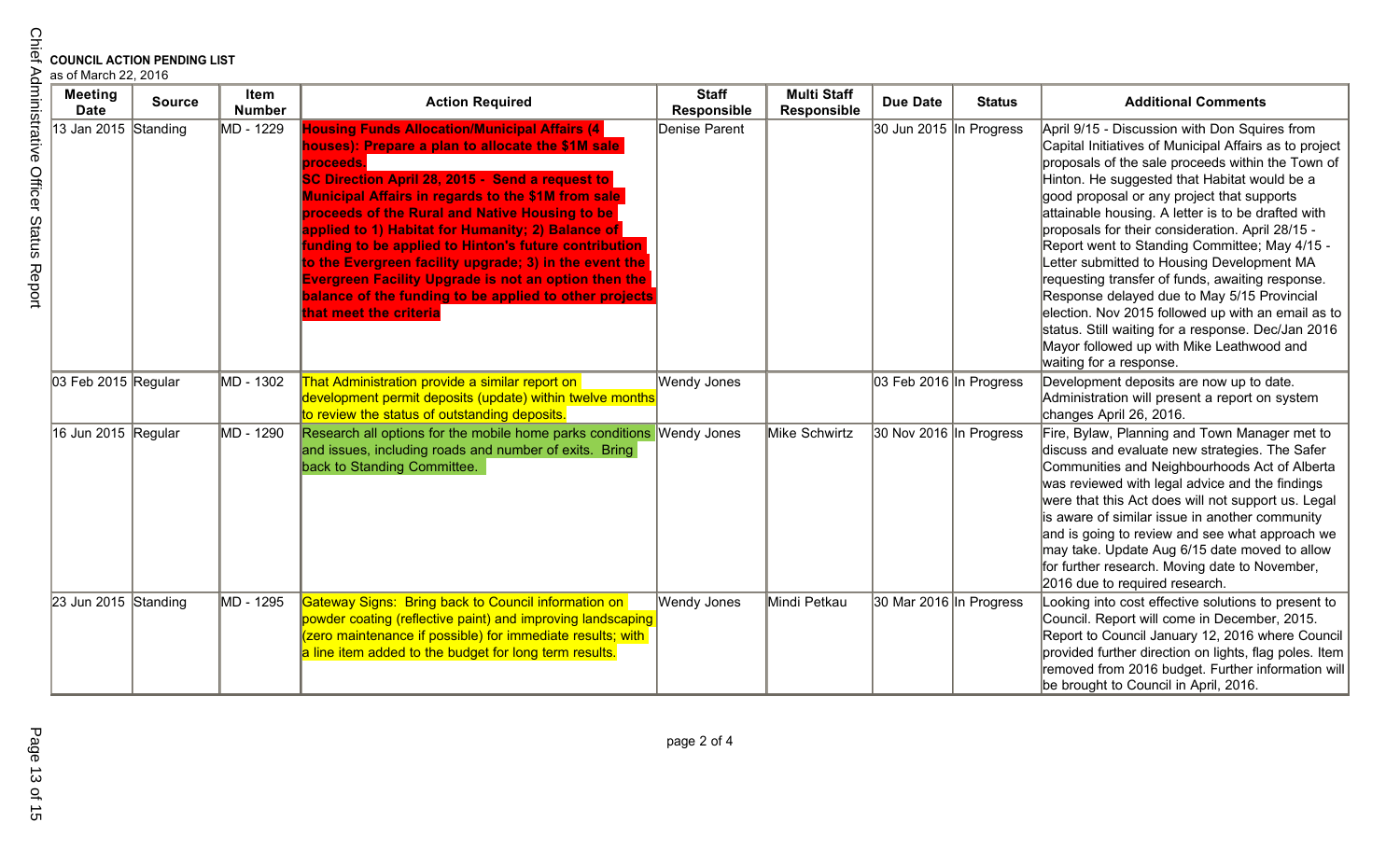| COUNCIL ACTION PENDING LIST<br>as of March 22, 2016 |               |                       |                                                                                                                                                                              |                                    |                                   |                         |               |                                                                                                                                                                                                                                                                                                                                                                                                                                                    |  |
|-----------------------------------------------------|---------------|-----------------------|------------------------------------------------------------------------------------------------------------------------------------------------------------------------------|------------------------------------|-----------------------------------|-------------------------|---------------|----------------------------------------------------------------------------------------------------------------------------------------------------------------------------------------------------------------------------------------------------------------------------------------------------------------------------------------------------------------------------------------------------------------------------------------------------|--|
| <b>Meeting</b><br><b>Date</b>                       | <b>Source</b> | Item<br><b>Number</b> | <b>Action Required</b>                                                                                                                                                       | <b>Staff</b><br><b>Responsible</b> | <b>Multi Staff</b><br>Responsible | <b>Due Date</b>         | <b>Status</b> | <b>Additional Comments</b>                                                                                                                                                                                                                                                                                                                                                                                                                         |  |
| $\vert$ 23 Jun 2015 Standing                        |               | MD - 1296             | Town Campground: Prepare "business case" to install full<br>or partial services at the campground; and/or exit strategy<br>to get out of the campground business by Jan./16. | <b>Wendy Jones</b>                 | Gordie Lee                        | 30 Sep 2016 Pending     |               | Moved to Q3, 2016 (from April, 2016) due to scope<br>of work and administration capacity.                                                                                                                                                                                                                                                                                                                                                          |  |
| $ 01$ Sep 2015 Regular                              |               | MD - 1315             | Beaver Boardwalk: Prepare a brochure which includes<br>detailed map of boardwalk; to be included in the 2016<br>budget.                                                      | Mike Schwirtz                      | Emily Olsen                       | 31 Dec 2015 In Progress |               | Plan is in place to have brochure produced by end<br>of year. Working with a publisher to have brochure<br>ready for Spring, 2016. Awaiting content and<br>review                                                                                                                                                                                                                                                                                  |  |
| 01 Sep 2015 Regular                                 |               | MD - 1345             | Proceed with consultant to engage in a 10-year Strategic<br>Plan for the Dr. Duncan Murray Recreation Centre<br>evaluation.                                                  | <b>Wendy Jones</b>                 | Laura Howarth                     | 30 Jun 2016 In Progress |               |                                                                                                                                                                                                                                                                                                                                                                                                                                                    |  |
| 15 Sep 2015 Regular                                 |               | MD - 1321             | ATE Program and Proceeds - Investigate 2 or 3 options for Mike Schwirtz<br>changing the driving behaviours at the Brookhart corner<br>location.                              |                                    | <b>Todd Martens</b>               | 30 Jun 2016 In Progress |               | Low priority at this time; preliminary ideas have<br>been generated but full option and impact<br>assessments need to be done.                                                                                                                                                                                                                                                                                                                     |  |
| 13 Oct 2015 Standing                                |               | MD - 1326             | Develop a long term development plan for the Athabasca<br><b>Riverfront Park</b>                                                                                             | Laura Howarth                      | Hans van<br>Klaveren              | 31 Oct 2016 In Progress |               | Information gathered from operating for a second<br>season / park use will be taken into<br>consideration.                                                                                                                                                                                                                                                                                                                                         |  |
| 13 Oct 2015 Standing                                |               | MD - 1329             | Look at options for placing a seasonal bus stop near the<br><b>Beaver Boardwalk</b>                                                                                          | Laura Howarth                      | Olga Uloth                        | 30 Apr 2016 In Progress |               | Preliminary review: the transit bus already stops at<br>the top of Collinge Road and Mountain Street (1/2<br>block from the Beaver Boardwalk entrance).<br>Creating a seasonal stop for summer tourists<br>would alter the timing of the entire route and<br>regardless, would not provide a direct route to the<br>attraction from the Visitor Centre at Green Square.<br>A more in depth analysis will be explored before<br>closing the action. |  |
| 27 Oct 2015 Standing                                |               | MD - 1334             | Develop a modest grant system to cover part of the cost of Mike Schwirtz<br>going to a standardized box for a key box program.                                               |                                    | <b>Todd Martens</b>               | 31 Mar 2016 In Progress |               |                                                                                                                                                                                                                                                                                                                                                                                                                                                    |  |
| $27$ Oct 2015 Standing                              |               | MD - 1335             | Incorporate terminology around the new and existing<br>buildings on the key box program for a phased in period.                                                              | Mike Schwirtz                      | <b>Todd Martens</b>               | 31 Mar 2016 In Progress |               |                                                                                                                                                                                                                                                                                                                                                                                                                                                    |  |
| 27 Oct 2015 Standing                                |               | MD - 1336             | Bring the key box bylaw to Regular Council for a decision                                                                                                                    | Mike Schwirtz                      | <b>Todd Martens</b>               | 31 Mar 2016 In Progress |               |                                                                                                                                                                                                                                                                                                                                                                                                                                                    |  |